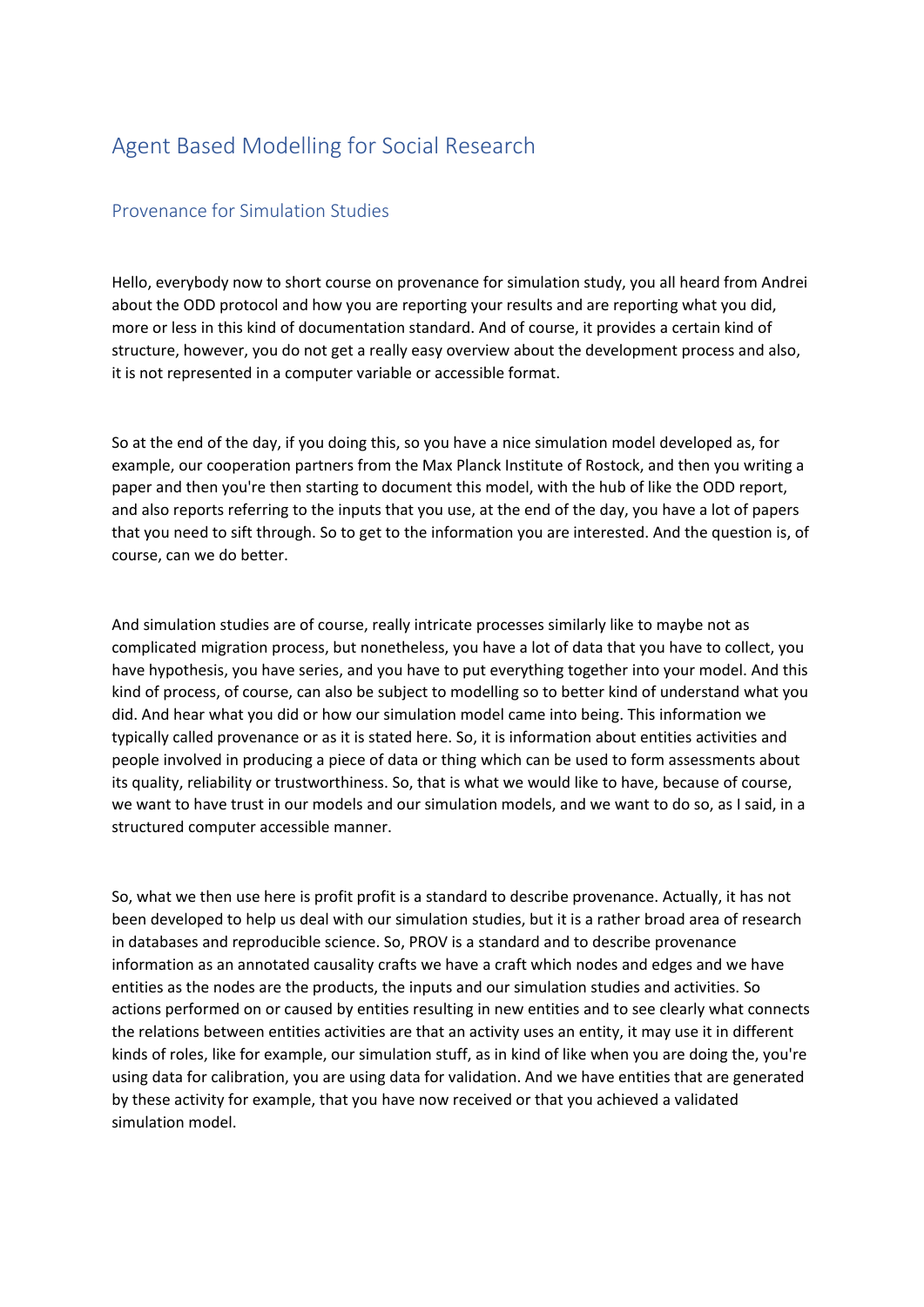So, the idea back to us is now to apply this kind of young, more structured or more computer accessible way of describing what we did with our migration model. So, we are back in our migration study, not ours, but my colleagues at the Max Planck Institute and we went through the ODD definition that they did and more or less took these things apart. And what you see here, as I said is you have an activity and created by this activity is the migration model. So, this on the right side is more or less time flows from from the left to the right. And what you see here is at the, at the right side, the result is the migration model. The activity is you composing the model from different kinds of processes. And you find here a lot of different processes that I wanted to go into detail here. But what do you see is that income is obviously approach, something which is modelled here explicitly. Also the what you're consuming as a result of your daily life then had whether you are marrying as a marriage processes, fertility processes, all these processes you typically expect in these kind of models, then there exists also costs. And these costs here are the costs that are induced you to your wish to migrate, and you have of course, a certain kind of mortality. And then the decisions that, again has to kind of like this decision model that all come together to form now, the migration model.

This kind of like, here, the decision here at that point, one moment, the decision here is, of course, depending on the theory of planned behaviour, and takes, of course, into account everything what else is currently the state of our agent. But nevertheless, let's look a little bit more in more concretely how these things are put together or how we, how we develop this kind of of provenance model of what has happened here.

So, we are starting with the birth So, this is a fertility. Young, were in the ODD document, there is a lot of description how these fertility model is supposed what it should cover. Then, when we are looking more closely, it's, it's dependent on the fit Had model for each dependant fertility, some of you might know that, and of course, on certain kind of data, and this kind of this here is thse data of senegal and these are now then what you're doing is that you are now fitting this kind of the the head bigger model to depending on these kind of data. So, to achieve a fertility model, but you want also to know a little bit about the fertility of the people living in France and for that, you are as people migrated to France and therefore, you use a different kind of data data set that is based on interviews, the main data set, and again you are fitting it, so, you fertility model at the end of the day consists of two things, then the fertility is determined depending on whether you are currently in the senegal or you are in France, based on the on the data there and together then on the basis of the the head figure model, okay, but as I just said, This fitting, the fitting is described rathrt extensively here.

And fitting of course, is a kind of simulation experiment that you are conducting with your simulation model. And to have a little bit more information about that actually, that they used are kind of, certain kind of fitting procedure that you are getting out of this craft. So we are getting into that. So we have now when you're looking here, you have here now a migration model and the first fitting is referring to the gender and out of this falsls specification of the simulation experiment. So this, this here is a specification of the simulation model, the simulation experiment that you can rerun, depending on how you encoded it maybe as a Python code, maybe as an R script, or maybe as as a specific language, like, for example, example, sesa and you have then a certain kind of model,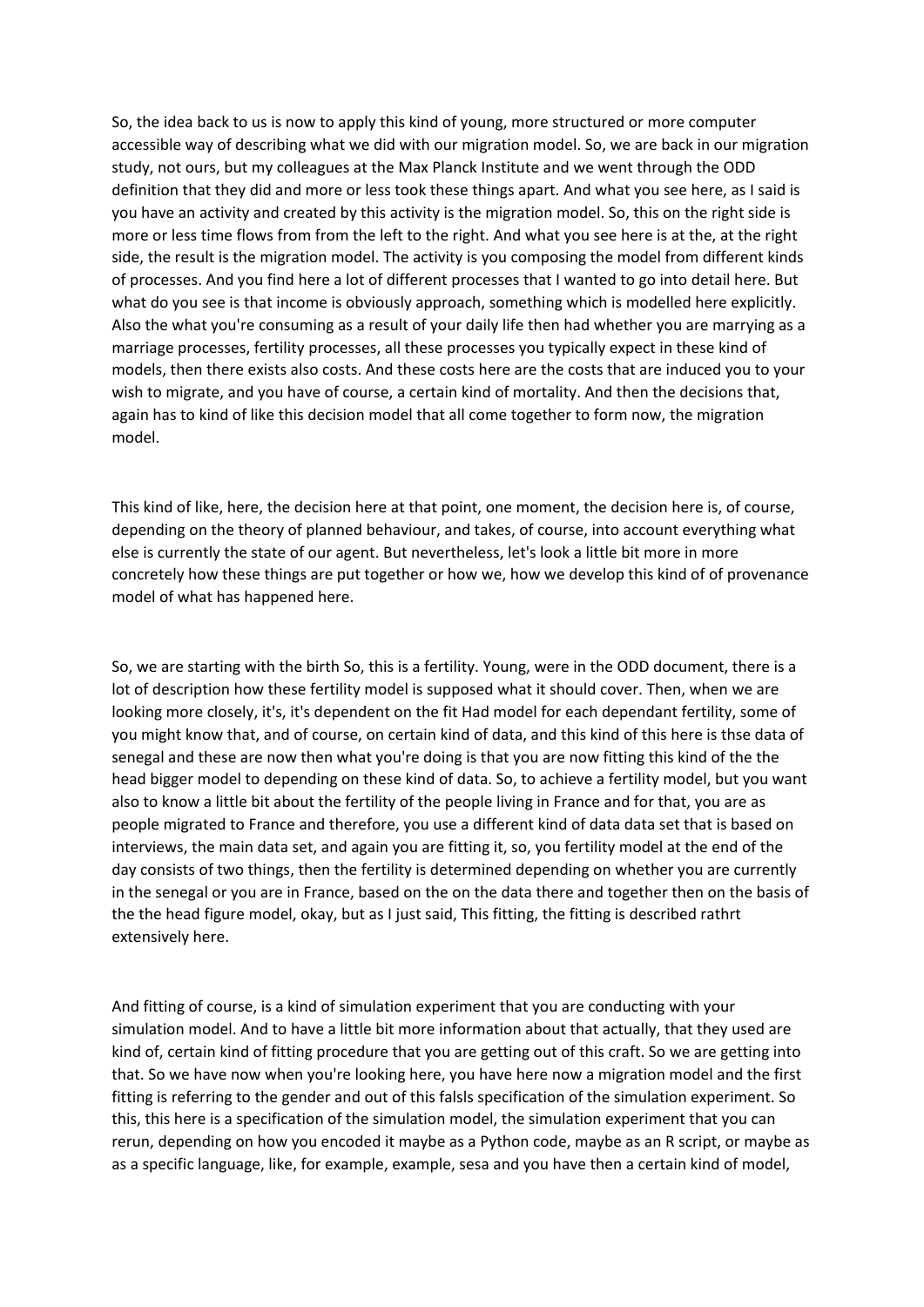and again, this model is subject to further fitting to an age distribution down here, and you're getting out of this a calibrated model and the age experiment here, and then at the end of the day, you are doing certain kinds of experiments here the scenario experiment. And those will then produce the predictions that are then shown in the figures of in your paper. So that is, more or less how you can see how these, these provenance crafts gives you detailed information about what you did. And the good thing about that. If you have this as a provenance craft, of course, then you can query it. Yeah.

But first of all, how does this provenance craft, is different from the typical provenance information as said, we are using a standard for provenance which has not been defined for simulation studies, but we are adapting it simply by saying okay what do you need if you want to describe a simulation study. As entities you have possibly requirements assumptions, quantitative models, a simulation model, simulation experiment data or theory, you can think of other things as well but maybe that is a good point to start.

The activities that you have a building simulation model possibly calibrating, validating simulation model analysing it. And you can have also statistical fitting if you want to have also look a little bit how you how you're working with the data, the roads are referring when you're using in your activities, you're using data for example, for calibration validation, you're using simulation models, possibly also for cross validation. So, you can think about these things.

And if you have now this kind of of information, then you can put this in a database, preferable craft database and then you can for example, ask things like okay, all the data are invalidated which product of my simulation study needs to be revisited. So, where, where could I possibly assume that a data set becoming invalid, what kind of products of my simulation study become invalid as well? and you see here that there are certain kinds of data that I derived here and this certain kind of processes, yeah, certain kinds of models that I did. You see, these are the experiments the simulation experiments is defined, all of those have to be checked again.

You can because of course, these these crafts become tend to become rather large and maybe, to have a better overview can of course, do are these kind of that you're thinking about hierarchies or that you have a modular approach. So that for example, here, the activity A4 is an activity that again is composed of the different kinds of activities using different kind of real data here with W3 or W indicated and certain kinds of models and then you are then again here for example, A4, A4 is again a composed activity, so you can zoom in as you then would like to do, okay.

So, and when you have then very, very large provenance classes, this is a small one that is really a toy example, but it has already more than 70 nodes and 119 edges what you then can do is of course, query all input data used in the last model version, for example, and then you're getting the different kind of here parameter values out of that and then where they are coming from, or building and validating phases not only to show those, yeah, or birth as few on the final results of the simulation study only the last versions of entities are shown and you see here that it was really very simple simulation study it was a toy of a predator prey. And we used only two publications here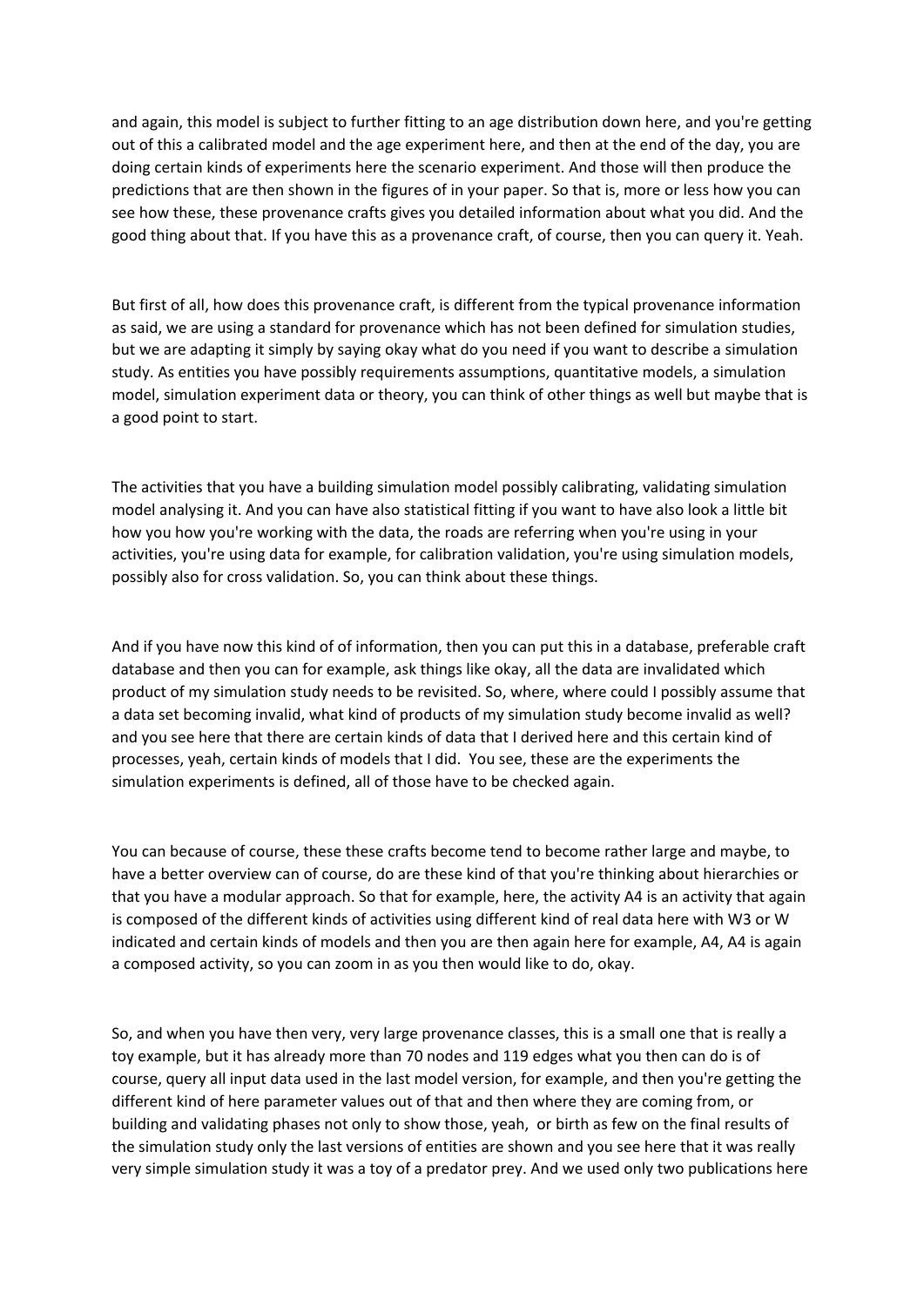to build first the conceptual model, then come up with a kind of requirement and then this kind of requirement to show that it really, the simulation model had done to to adhere to these kind of behavioural requirements, which you can state for example, in terms of data, so the data should be reproduced. Or for example, that you saying okay, you would like to see a peak of that height at a certain time, things like that. Okay.

What you can also do if you have now provenance, about one simulation model, how you build one simulation model here how you build run simulation model, you can then relate it to other simulation models that you base your, your simulation model on. For example, if you're thinking about here, this kind of, here down here, one moment. one monebt I have to check, this is not easy. So down here sample, this is yeah, this yeah, no. So you're using different kinds of data here. And then what you see here you are using also, other, other, other simulation as you were referring to other simulation studies, yeah, reusing for example models, or, yeah, part of the models are cross validating your simulation model with other models. Because you know what these kind of models have been built based upon, you can assess whether this reuse of simulation model is, for example valid for the questions and the data you have.

And you can even go beyond simulation studies actually that we are we are doing or we did in the in our BAPS project, that Jacob Bijack is the is the head off. So here what we used here in the, here, you see in the beginning, you see the different kind of iteration of the different types of simulation models that we developed. And you see, at the end, it here, this point here, this really uses data that have been cleaned up, and that have been somehow modified during these kind of processes here, which part of the project is responsible for, and they have been enriched by, by our results from psychological experiments, that another part of the project did. So at the end of the day, these kind of approach allows you a kind of, you really to, to keep on top of what you're doing during your project, particularly if you have a project where you are developing simulation models yeah, in different versions, of course of them may be different simulation models, you have to deal with data and her in and this case, also with real experiments.

Of course, some kind of software support is is important, as I said, when you want to do that, you have a database, and preferably one craft based database like Neo4J is very make sense. And this is kind of like an user interface for the web we developed. And that was we I mean, Kai Budda and a student from the University of New Brunswick and Canada. And where you then can add in some of this information, but it's still a research prototype, I have to admit

So PROV Ontology for modelling and simulation studies, what have we gained, it's a structured approach and an accessible approach to conduct simulations that is accessible. First of all, from the point of view that you can more easily see what the structure is and how things have evolved. Here, so it's an essential ingredients, I have to admit is here to making all sorts of simulation experiment explicit that is very important, because the simulation experiments are typically the point where you are getting the simulation model and the data together, for example, for fitting, or also for validating, so to have those explicitly described, and better, not in text, but really in terms of, for example, the script and so forth, of course, you can annotate it, but nevertheless, that should be also